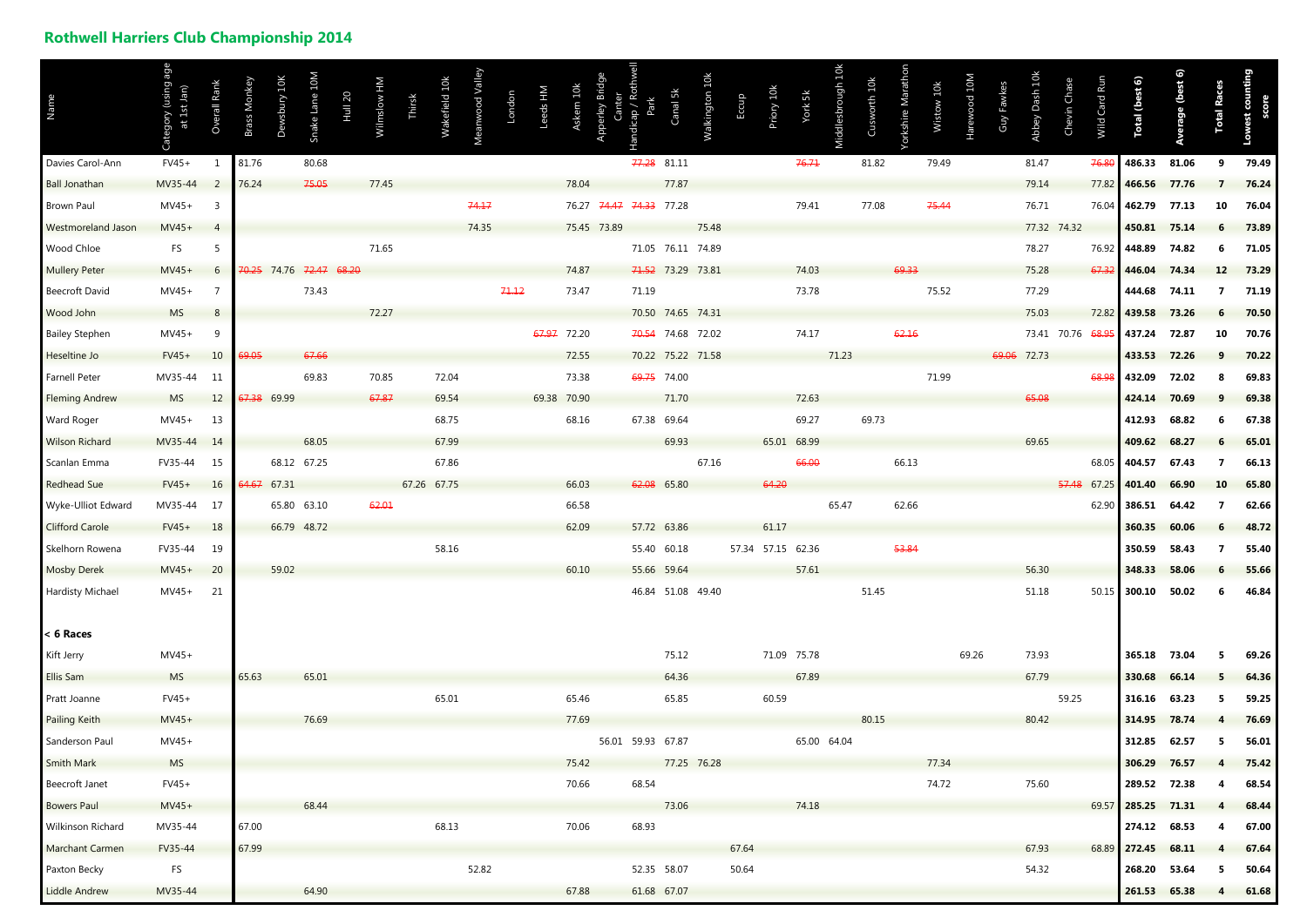## **Rothwell Harriers Club Championship 2014**

| Name                    | age<br>Category (using<br>at 1st Jan | Overall Rank | Brass Monkey | Dewsbury 10K | Snake Lane 10M | <b>Hull 20</b> | Wilmslow HM | Thirsk | Wakefield 10k | Meanwood Valley | London | Leeds HM | Askern 10k | Apperley Bridge<br>Canter | Rothwell<br>Park<br>Handicap | Canal 5k | Walkington 10k | Eccup | Priory 10k | York 5k     | Middlesbrough 10k | Cusworth 10k | Yorkshire Marathon | Wistow 10k | Harewood 10M | Guy Fawkes | Abbey Dash 10k | Chevin Chase | Wild Card Run | Total (best 6)     | Average (best 6) | <b>Total Races</b> | Lowest counting |
|-------------------------|--------------------------------------|--------------|--------------|--------------|----------------|----------------|-------------|--------|---------------|-----------------|--------|----------|------------|---------------------------|------------------------------|----------|----------------|-------|------------|-------------|-------------------|--------------|--------------------|------------|--------------|------------|----------------|--------------|---------------|--------------------|------------------|--------------------|-----------------|
| Green Elizabeth         | $FV45+$                              |              |              |              |                |                |             |        |               |                 |        |          |            |                           | 50.25 51.04 52.60            |          |                |       |            | 55.06 51.77 |                   |              |                    |            |              |            |                |              |               | 260.72             | 52.14            | 5                  | 50.25           |
| Schofield Jonathan      | <b>MS</b>                            |              | 52.15        |              |                |                |             |        | 51.64         |                 |        |          |            |                           |                              |          | 49.52          |       |            | 54.11       |                   |              |                    |            |              |            |                |              |               | 47.06 254.48       | 50.90            |                    | 47.06           |
| Swoboda Peter           | MS                                   |              |              |              |                |                |             |        |               |                 |        | 60.21    |            |                           |                              |          |                |       |            | 61.99 65.36 |                   |              |                    |            |              |            | 64.01          |              |               | 251.57             | 62.89            |                    | 60.21           |
| <b>Parker Chris</b>     | <b>MS</b>                            |              | 66.29        |              |                |                |             |        |               |                 |        |          | 60.50      |                           | 55.47 63.81                  |          |                |       |            |             |                   |              |                    |            |              |            |                |              |               | 246.07             | 61.52            |                    | 55.47           |
| Rawson Emma             | FV35-44                              |              |              |              |                |                |             |        |               |                 |        |          | 60.42      |                           | 57.69 61.39                  |          |                |       |            |             |                   |              |                    |            | 58.37        |            |                |              |               | 237.87             | 59.47            |                    | 57.69           |
| <b>Palmer Cara</b>      | <b>FS</b>                            |              |              | 69.14        |                |                |             |        |               |                 |        |          |            |                           | 66.06                        |          |                |       |            |             |                   |              |                    |            |              |            | 70.71          |              |               | 205.91             | 68.64            |                    | 66.06           |
| <b>Benson Sarah</b>     | FV35-44                              |              |              | 51.78        |                |                |             |        | 50.00         |                 |        |          | 50.03      |                           |                              | 50.92    |                |       |            |             |                   |              |                    |            |              |            |                |              |               | 202.73             | 50.68            |                    | 50.00           |
| <b>Howard Paul</b>      | MV35-44                              |              |              |              |                |                |             |        |               |                 |        |          |            |                           | 63.31 68.88                  |          |                |       |            |             |                   |              |                    |            |              |            | 70.50          |              |               | 202.69             | 67.56            |                    | 63.31           |
| <b>Hedges Clair</b>     | <b>FS</b>                            |              | 50.76        |              |                |                |             |        |               |                 |        |          | 50.70      |                           | 47.36 52.55                  |          |                |       |            |             |                   |              |                    |            |              |            |                |              |               | 201.37             | 50.34            |                    | 47.36           |
| Metcalfe Lynne          | $FV45+$                              |              |              |              |                |                |             |        |               | 65.66           |        |          |            |                           |                              | 68.50    |                | 63.33 |            |             |                   |              |                    |            |              |            |                |              |               | 197.49             | 65.83            |                    | 63.33           |
| Yoh Georgina            | FV35-44                              |              |              | 64.58        |                |                |             |        |               |                 |        |          | 64.38      |                           |                              |          |                |       |            |             |                   |              |                    |            |              |            | 67.56          |              |               | 196.52             | 65.51            | 3                  | 64.38           |
| <b>Randall Marc</b>     | MV35-44                              |              |              |              | 63.99          |                |             |        |               |                 |        |          | 63.37      |                           |                              | 67.13    |                |       |            |             |                   |              |                    |            |              |            |                |              |               | 194.49             | 64.83            |                    | 63.37           |
| <b>Emms Phillip</b>     | MS                                   |              |              |              |                |                |             |        |               |                 |        |          | 65.26      |                           | 62.44 66.56                  |          |                |       |            |             |                   |              |                    |            |              |            |                |              |               | 194.26             | 64.75            |                    | 62.44           |
| Ramsden Denise          | $FV45+$                              |              |              |              |                |                |             |        |               |                 |        | 61.44    |            |                           | 61.03 66.55                  |          |                |       |            |             |                   |              |                    |            |              |            |                |              |               | 189.02             | 63.01            |                    | 61.03           |
| Lennon Darren           | MV35-44                              |              |              | 64.36        |                |                |             |        | 61.04         |                 |        |          |            |                           |                              | 59.30    |                |       |            |             |                   |              |                    |            |              |            |                |              |               | 184.70             | 61.57            | 3                  | 59.30           |
| Petrie Ian              | $MV45+$                              |              |              |              |                |                |             |        | 62.84         |                 |        |          |            |                           |                              |          |                |       |            |             |                   |              | 53.15              |            |              |            |                |              |               | 56.59 172.58       | 57.53            |                    | 53.15           |
| <b>Easton Claire</b>    | FV35-44                              |              |              |              | 51.91          |                |             |        |               |                 |        |          |            |                           | 57.32                        |          |                |       |            |             | 57.55             |              |                    |            |              |            |                |              |               | 166.78             | 55.59            | 3                  | 51.91           |
| <b>Beckwith Anthony</b> | MV35-44                              |              |              |              |                |                |             |        |               |                 |        |          |            |                           | 52.38 54.46                  |          |                |       |            |             |                   |              |                    |            |              |            | 44.22          |              |               | 151.06             | 50.35            |                    | 44.22           |
| <b>Nutter Matthew</b>   | MV35-44                              |              | 54.52        |              |                |                |             |        |               |                 | 48.25  |          |            |                           |                              |          |                |       |            |             |                   |              |                    |            |              |            | 47.51          |              |               | 150.28             | 50.09            | 3                  | 47.51           |
| <b>Smith Alison</b>     | FV35-44                              |              |              |              |                |                |             |        |               |                 |        |          |            |                           | 39.94                        |          |                |       |            | 53.04       |                   |              |                    |            |              |            | 54.23          |              |               | 147.21             | 49.07            |                    | 39.94           |
| <b>Thorpe David</b>     | $MV45+$                              |              |              | 74.42        |                |                |             |        |               |                 |        |          |            |                           | 71.27                        |          |                |       |            |             |                   |              |                    |            |              |            |                |              |               | 145.69             | 72.85            | $\overline{2}$     | 71.27           |
| <b>Broadley Kirsten</b> | FV35-44                              |              |              |              |                |                |             |        | 44.60         |                 |        |          |            |                           | 48.08 51.94                  |          |                |       |            |             |                   |              |                    |            |              |            |                |              |               | 144.62             | 48.21            | 3                  | 44.60           |
| Knight Hadrian          | MV35-44                              |              |              |              |                |                |             |        |               | 71.65           |        |          |            |                           |                              | 72.17    |                |       |            |             |                   |              |                    |            |              |            |                |              |               | 143.82 71.91       |                  | $\overline{2}$     | 71.65           |
| Leech Jake              | <b>MS</b>                            |              |              |              |                |                |             |        |               |                 |        |          |            |                           |                              | 69.33    |                |       |            |             |                   |              | 62.40              |            |              |            |                |              |               | 131.73             | 65.87            | $\overline{2}$     | 62.40           |
| <b>Hartley Adam</b>     | MS                                   |              |              |              |                |                |             |        | 65.65         |                 |        |          |            |                           |                              |          |                |       |            |             |                   |              |                    |            |              |            |                | 65.59        |               | 131.24             | 65.62            | $\overline{2}$     | 65.59           |
| <b>Tamm Angela</b>      | FV35-44                              |              |              | 66.78        |                |                | 63.32       |        |               |                 |        |          |            |                           |                              |          |                |       |            |             |                   |              |                    |            |              |            |                |              |               | 130.10             | 65.05            | $\overline{2}$     | 63.32           |
| <b>Tancos Harry</b>     | MS                                   |              | 61.34        |              | 63.66          |                |             |        |               |                 |        |          |            |                           |                              |          |                |       |            |             |                   |              |                    |            |              |            |                |              |               | 125.00             | 62.50            | $\overline{2}$     | 61.34           |
| Lennon Lisa             | FV35-44                              |              |              |              |                |                |             |        | 61.42         |                 |        |          |            |                           |                              | 62.18    |                |       |            |             |                   |              |                    |            |              |            |                |              |               | 123.60             | 61.80            |                    | 61.42           |
| <b>Gomersall Mick</b>   | $MV45+$                              |              | 56.53        |              |                |                |             |        |               |                 |        |          |            |                           | 64.00                        |          |                |       |            |             |                   |              |                    |            |              |            |                |              |               | 120.53             | 60.27            | $\overline{2}$     | 56.53           |
| <b>Mann Helen</b>       | $FV45+$                              |              |              |              |                |                |             |        |               |                 |        |          |            |                           | 53.74 58.27                  |          |                |       |            |             |                   |              |                    |            |              |            |                |              |               | 112.01             | 56.01            | $\overline{2}$     | 53.74           |
| Curle Graham            | MV35-44                              |              |              |              |                |                |             |        |               |                 |        |          |            |                           |                              |          | 58.13          |       |            |             |                   |              |                    |            |              |            |                |              |               | 52.45 110.58 55.29 |                  | $\overline{2}$     | 52.45           |
| Keadin-Brown Patricia   | FV35-44                              |              |              |              |                |                |             |        |               |                 |        | 53.66    |            |                           |                              |          |                |       |            |             |                   |              |                    |            |              |            | 55.55          |              |               | 109.21             | 54.61            | $\overline{2}$     | 53.66           |
| Bird Emma               | $FV45+$                              |              |              | 53.46        |                |                |             |        |               |                 |        |          |            |                           |                              |          |                |       |            |             |                   |              |                    |            |              |            | 51.17          |              |               | 104.63             | 52.32            | $\overline{2}$     | 51.17           |
| <b>Mawson Vicky</b>     | <b>FS</b>                            |              |              |              |                |                |             |        |               |                 |        |          |            |                           |                              |          |                |       |            | 53.92       |                   |              |                    |            |              |            | 50.61          |              |               | 104.53             | 52.27            | $\overline{2}$     | 50.61           |
| Thompson Karen          | FV35-44                              |              |              | 50.44        |                |                |             |        |               |                 |        |          |            |                           |                              |          |                |       |            |             |                   |              |                    |            |              |            | 49.09          |              |               | 99.53              | 49.77            | $\overline{2}$     | 49.09           |